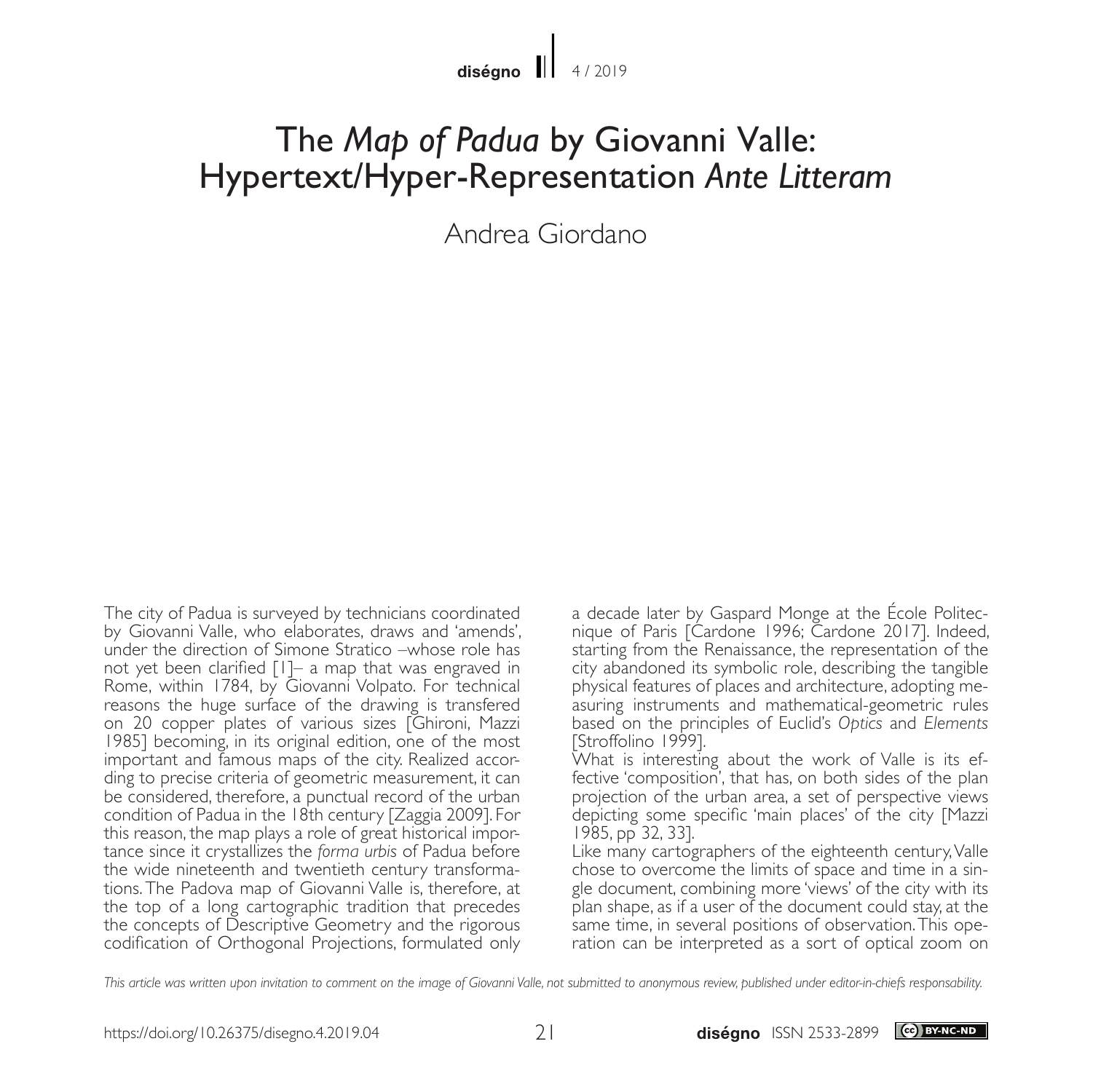the most important places of Padua, a strategy of representation which, although performed on a scale of greater detail, from an urban and orographic point of view, sees in the Gallery of Geographical Maps, completed in the Vatican by Egnazio Danti among 1581 and 1583, his most illustrious precedent [Gauthiez 2006].

This composition is therefore not new: the history of cartography of urban realities includes analogous, previous and contemporary examples, among all the map of Rome by Nolli, that of Naples by the Duca di Noja [Bevilacqua 2010] and –referring to the Venetian area– the map of Venice by Ughi. In all these cases the composition is the similar: a plan projection, and a series of perspective views that offer the vision of precise urban places. Two distinct modes of representation of the city are overcome, integrating different strategy of outilining the places, both easily recognizable in the history of cartography: the perspective view and the plan projection [Nuti 1996]. In the case of the view, we have a clear reference to what today we would call '3D view' of a three-dimensional entity, with the intention of showing how it looks, from an observation in the space; in the case of the plan projection, its aim is to read and communicate metric/geometric data and specificaaly, in the case of a city, the representation is certainly addressed to understand the relationships, the concerns and the properties of the forma urbis. So, the map by Valle –as well as Ughi's one– anticipates a concept through the combination of several representations: a hypertext, in which it is possible to grasp multiple information simultaneously, also for the presence of captions and lists of roads, buildings and notable places [2].

Indeed, let us read this map precisely in terms of a hypertext. Or rather, this map can be considered as a hyper-representation and, as uch, it must manage data, organizes them and offers outcomes in terms of communication. As a hyper-representation, Valle's map is a useful tool not only for visualization but, above all, for knowledge and communication of the architecture and the city, simplifying the rapid and accurate analysis of com- plex and variable data. According with Jean Luc Nancy, the hyper-representation: "it does not consist only in the colossal and boundless character of the representation, demonstration or spectularization systems [...] it consists above all in a representation whose object, whose intention or idea is integrally realized in a manifested presence  $[\dots]$  The hyper-representation  $[\dots]$  is a reversed

revelation, a revelation that revealing does not portray the revealed, but on the contrary it exhibits, imposes and impregnates all the fibers of presence and that of the present" [Nancy 2007, pp. 90-91].

As we said, a huge number of data, managed by drawing procedures, can be found in such an output. Indeed, more generally, through the forms of representation that are a privileged tool for the study and the analysis of what we identify with the terms 'architecture', 'city' and 'landscape', knowledge acquires communicative power; for this reason it is important that the architectural, urban and landscape heritage are based on representation to be studied and disseminated. A map, like the one that Valle outlined, today as in the past, must be assumed as a privileged place of knowledge and communication: the contribution of representation as a communicative vehicle is therefore fundamental. Today, refined digital technologies are used for the realization of such elaborates, but an idea of 'virtual' set still prevails, it even has sometimes a scenographic, if not a playful or an entertainment nature. However, the data managed in such a map are an enormous quantity of information that identifies:

– physical-naturalistic quality (the shape, the conformation rules, the configuration and transformation of the architecture and of the settlement and infrastructural apparatuses);

– historical-cultural quality (history, traditions, cultural and environmental heritage in general);

– social and symbolic quality (social values, attitudes and knowledge, aesthetic values and forms of perception consolidated in the communities);

– functional quality (a symbol is associated with each represented location remarking its intended use).

The solution is the organization of a data network, that allows a greater contamination with different disciplinary areas, giving a deeper degree of accessibility to an ever wider number of users: indeed, the creation of a hypertext, and in our case of an hyper-representation, certainly refers to a condition of extreme combinatorial freedom. And if we consider the Augmented Reality experiments, a sector of computer research that combines the real world with computer-generated virtual data, we face an anticipation –in the specific case of architecture, city and landscape– of the goals, putting in relation (virtual) enti- ties that have not only external connotations, of percep- tive appearance (the perspective views), but also metric and geometric features (the plan projection).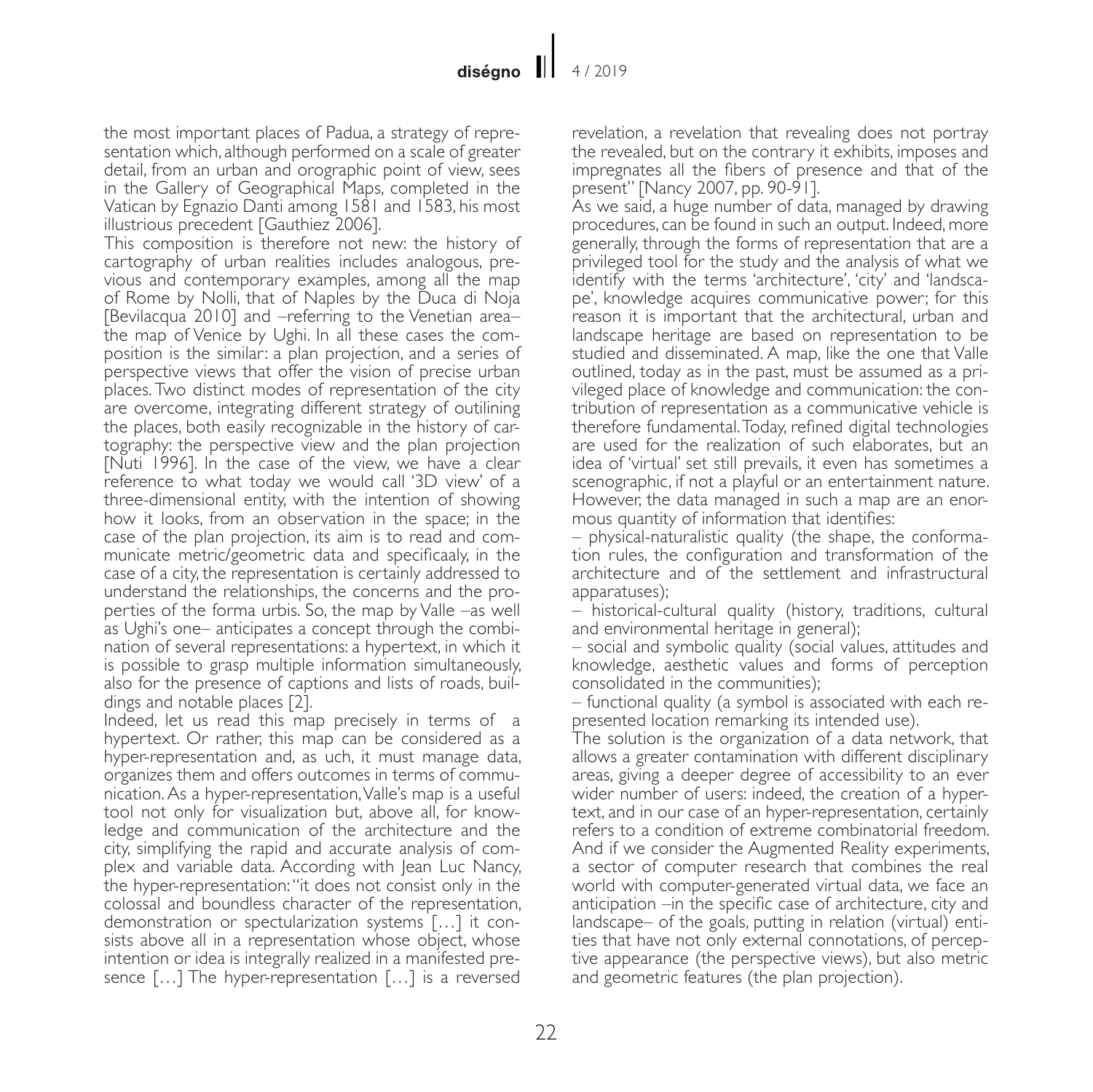At this point, it is important to describe the operational analogies on 'how to' map and reference precisely on the 3D object/model metric information (architectural, urban, landscape), analytical type (study of sources and documents), synthetic type (creation of the 3D model – now also interactive). The current technology, as in the past, aims to the localization or to the movement in space, in the same way aesthetic and geometric attributes (color, texture, opacity, shape etc.) become further information suitable for the effective definition of such a work, providing –formal, constructive or structural– processes, organizations, and systems that are not immediately understandable and often hidden or untold.

Yet, compared to the present, there are differences. Certainly in the contemporary era, the generation of CAD, GIS and BIM technologies, also known as Software Object Oriented, is certainly more versatile and suitable. An Object Oriented software program is structured in numerous high-level objects, each of them replicates one or more aspects of the problem that is solving and interacting with others, 'exchanging messages', but maintaining its own status and data. The term Object Oriented describes, therefore, a program in which data are not defined as lines and forms but as virtual objects that can be assembled into larger components. It is therefore a software technology particularly suited to architectural, structural, and urban representation. Indeed virtual objects, in an Object Oriented application, can be equipped with the attributes of the physical objects they represent, such as the geometry and the characteristics of the material as well as energy efficiency, costs, maintenance requirements, evaluation of useful life and so on; the Object-Oriented technology makes the creation of a virtual model easier and more efficient than a series of separate drawings, according to a mental scheme analogous to the way of conceiving an architectural project. If we consider a hyper-representation as the design and experimentat of a coordinated and interactive system, that elaborates various data in a simple and immediate format, then a map organized like that of Valle manages, in particular, variable data in constant flow, proceeding, ante litteram, through the following operational steps: the design of 3D models/representations with not only geometric but also semantic and descriptive integrated contents (today we would say: according to the recent OGC standard –Open Geospacial Consortium– CityGML) [De Carlo 2014; Huffman Lanzoni, Giordano, Bruzelius 2018]; identification/testing/development of methods for populating these 3D models; experimentation with navigation and interrogation tools for these models, experimentation that, today, takes place via the Web.

## Notes

[1] His contribution seems more a scientific direction than a direct [1] His contribution seems more a scientific direction than a direct [2] It is interesting to note how in the preparatory drawing Valle indi-<br>intervention. See Mazzi 1987, pp. 30-37; Mazzi 2013, pp. 187-197.

cated the properties of the individual noble palaces.

## Author

*Andrea Giordano,* Civil Environmental and Architectural Engineering Department, University of Padova, andrea.giordano@unipd.it.

## Reference list

Bevilacqua, M. (2010). Giovanni Battista Nolli, Nuova Pianta di Roma (1748). In M. Folin (a cura di). *Rappresentare la città. Topografie urbane nell'Italia di antico regime*, pp. 373-384. Reggio Emilia: Diabasis.

Cardone, V. (1996). *Gaspard Monge: scienziato della rivoluzione*. Napoli: Cuen.

Cardone, V. (2017). *Gaspard Monge padre dell'ingegnere contemporaneo*. Roma: DEI Tipografia del Genio Civile.

De Carlo, L. (a cura di). (2014). *Metamorfosi dell'immagine urbana: Rappresentazione, documentazione, interpretazione, comunicazione*. Roma: Gangemi editore.

Gauthiez, B. (2006). Histoire de la cartographie des villes aux XVIe-XVIIIe siecles. Apparition et évolution des modes de represéntation. In *Città e Storia*, a I, n. 2, pp. 359-376.

Ghironi, S., Mazzi, G. (1985). *Padova - piante e vedute: (1449-1865)*. Padova: Panda Edizioni.